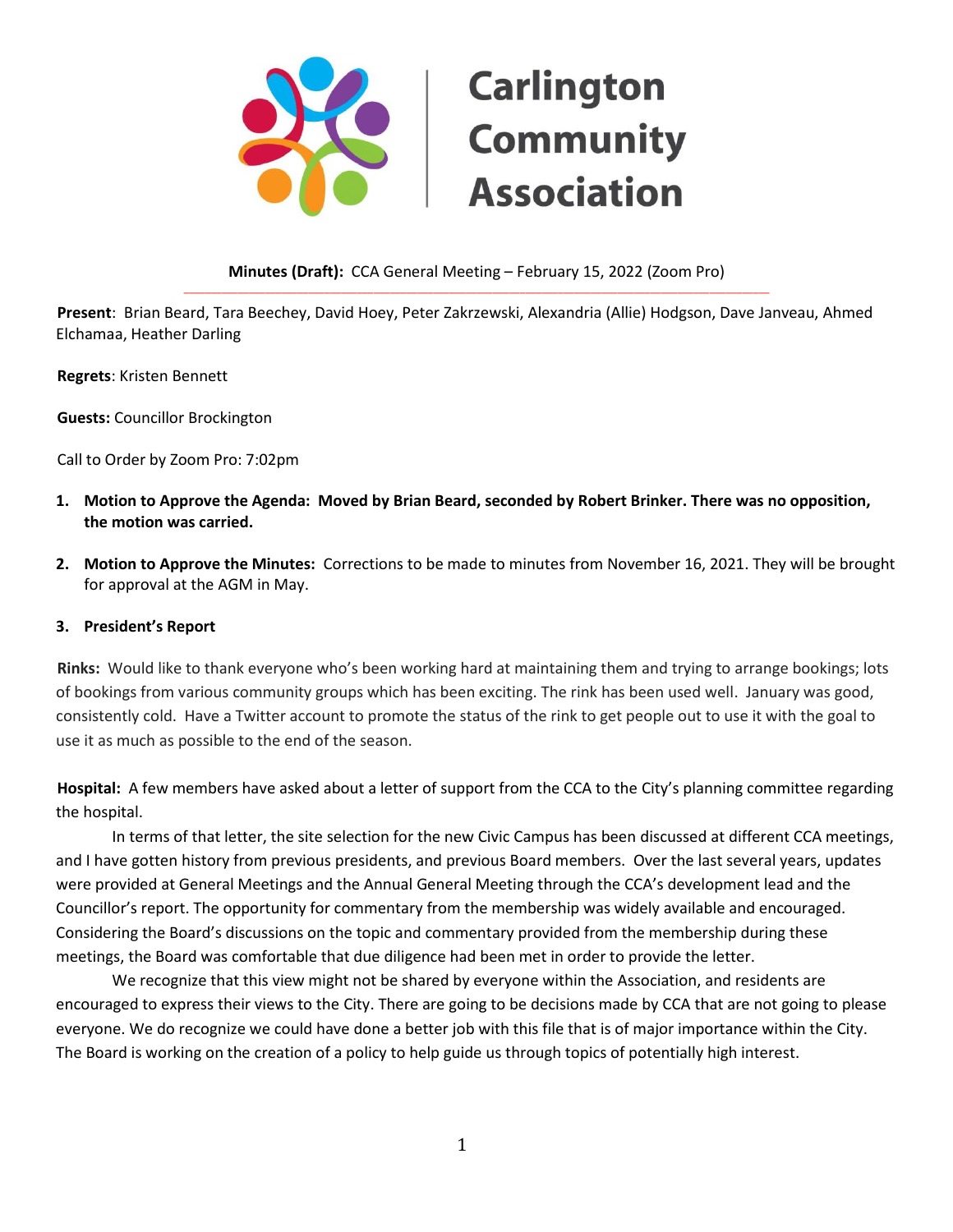

Please remember that the Board and committee members are volunteers, and there is only so much we can do. If you feel strongly about a particular issue and want to get more involved from the Association's perspective, we encourage you to reach out and volunteer your time.

**Housing Task Force:** Recently, the province of Ontario released its [Report of the Ontario Housing Affordability Task](https://files.ontario.ca/mmah-housing-affordability-task-force-report-en-2022-02-07-v2.pdf)  [Force](https://files.ontario.ca/mmah-housing-affordability-task-force-report-en-2022-02-07-v2.pdf) because they recognize the issue of not having enough houses in Ontario. It is a good read and I highly recommend a lot of different things that could have an impact on Carlington.

**Carlington Market:** Our guest speaker for this week will be able to give more information but I will say I have made two orders now and have been thrilled with the outcome. The ability to order such a diverse range of goods and have them delivered to a great, local coffee shop for pick-up is very convenient. You can access their website [here.](https://www.carlingtonmarket.ca/)

**Veterans' Homes:** Work on the Carlin[gton North Veterans' Housing Heritage Study](https://ottawa.ca/en/city-hall/public-engagement/projects/carlington-north-veterans-housing-heritage-study) is wrapping up and there should be an information session on recommendations most likely on March 15. It will be held on Zoom.

**Future Meetings:** There's an Annual General Meeting on Tuesday, 17 May. Watch out for important updates for that meeting, including format. We are exploring moving to a hybrid setup but that does bring additional technical issues.

**Traffic Calming:** A survey asking for support for a 30 km/hr speed limit throughout the community was circulated to CCA membership and also posted on social media channels for the entire community to fill out. In total, we had 126 responses with 70% in support of the idea, regardless of whether they were CCA members or not. As part of the survey, participants were asked for permission to have their information and answers shared with Councillor Brockington. The results for those who said yes have been shared with him.

**New Committee - Pedestrian Infrastructure Issues:** Reminding people of the new committee looking at pedestrian infrastructure issues. A few CCA members have collected evidence on chronic pedestrian infrastructure issues throughout the community. It is not about being by-law officers and making note of small inconveniences but noting spots where it is frequently a challenge to be a pedestrian because of infrastructure and/or design issues. Committee members are encouraged to consider the perspectives of all users. Hoping to have some preliminary data for the May meeting.

**Route 14 Letter:** Letter from the last meeting for Route 14 was sent to OC Transpo and Councillor Riley Brockington was cc'd. Point of contact was provided by Councillor Brockington. At this time, we have not heard back.

**4. Councillor Brockington's Report: [Click here to see the full report,](https://www.carlingtoncommunity.org/wp-content/uploads/2022/02/2022-02-15-counc-rpt-from-cca-mtg.pdf) highlights below**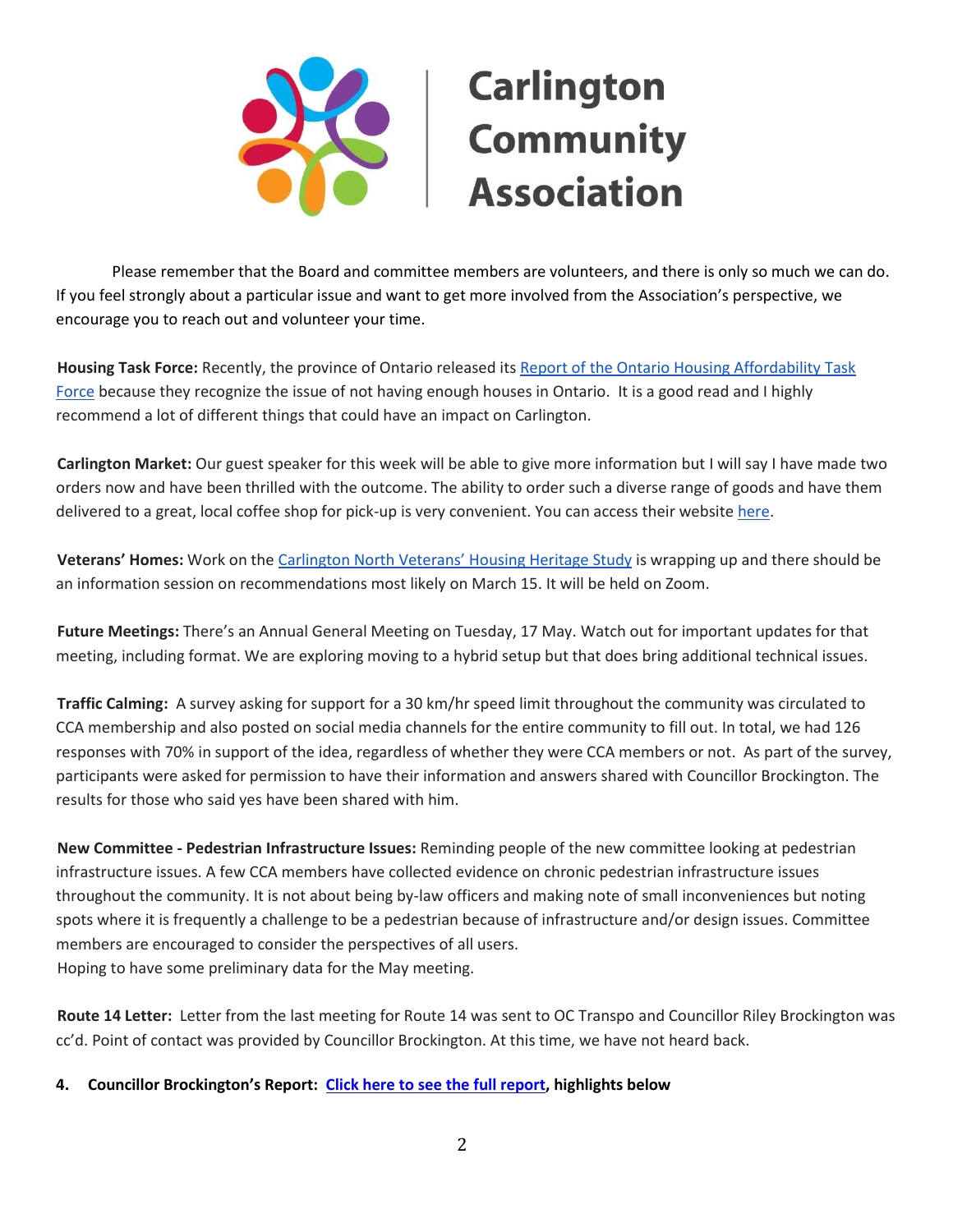

**Black History Month:** February is Black History Month. Please take time to recognize, acknowledge, learn and understand significant contributions that black residents of our city have made, make and continue to make our city a great place to live. Number of online functions and events. Send Councillor Brockington a quick email/private chat for more information on what's happening in the next couple of weeks.

**Downtown Occupation:** Police Chief Peter Sloly has resigned as Chief of Ottawa Police Services. Steve Bell, Deputy Chief, is now acting Chief until the Police Services Board decides what steps to take. Overall responsibility of the occupation has gone to the RCMP and OPP. Fair to say there has been widespread dissatisfaction from the public about how the matter has been dealt with, what appeared to be little advance preparation, no physical barriers put up before the protestors arrived a couple of weekends ago. All of the illegal, inappropriate, racist behavior and symbols we've seen over the last few weeks and the impact in particular for people in Centretown and Byward Market.

There was a Police Services Board meeting today. I think Councillor King said it best, the time to talk about how many tickets can be written, what new injunctions can be thought of, new dialogue, that's past us. The only thing people in Ottawa want to see is the end to the occupation and some movement in that regard. Want to see the Police clearing the occupation.

When the Police have come to City Council, I have been very clear that my expectations were to see daily progress on an occupation that was decreasing in size and more streets being returned to the public to the city. Has been stagnant. There are other internal issues. Many people believe the new change in leadership will move decisively. Time will tell but we need to see action immediately.

Provided a special statement on February 4th that got a lot of interesting replies back, a lot of support.

**Passing of Luciano Pradal;** Want to acknowledge our good friend Luciano Pradal, very sad to see his passing a couple of weeks ago. A frequent writer to my office. Gave walking tours in Little Italy and other places in the city. He'll be missed.

**Lifting of Covid-Related Restrictions;** For your info, here are the expedited timelines for a number of restrictions being lifted that were amended yesterday/2 days ago, upcoming amendments February 17th, then again March 1st.

**Winter in the Community:** If you have a Fire Hydrant on your property, you are by law required to clear snow/ice around it. Call 311 for assistance if you cannot. City cannot get to all of the 23,000 hydrants after every snowfall.

**Local Snow Operations:** Acknowledgment after the last large snow accumulation of 50cm+, there were a number of issues in Carlington, and just a note about going into the community to help solve challenges.

**Transportation Master Plan (TMP):** Been undergoing massive review for some time. Basically, same level as the Official Plan and Riley's office was very engaged in that process as well. The TMP is a very important blueprint for transportation projects over the next 10 years. Last TMP update was in 2013, and this one is likely to be approved later this year.

Big focus over last year has been on active transportation, which is basically sidewalks, multi-use pathways, cycling infrastructure. The City has some plans for the Ward which is great to see. I estimate we have about \$100 Million worth of projects to spend in the Ward to get sidewalks, multi-use pathways and cycling infrastructure up to a reasonable level. There has to be a plan. There was supposed to be a meeting today that's been postponed but I do bring this to your attention that Phase 3 of TMP focuses on Active Transportation. Encourage you to visit the engage Ottawa website. The TMP has 70 draft Policies on where the City wants to go. The OP gives the overall guidance for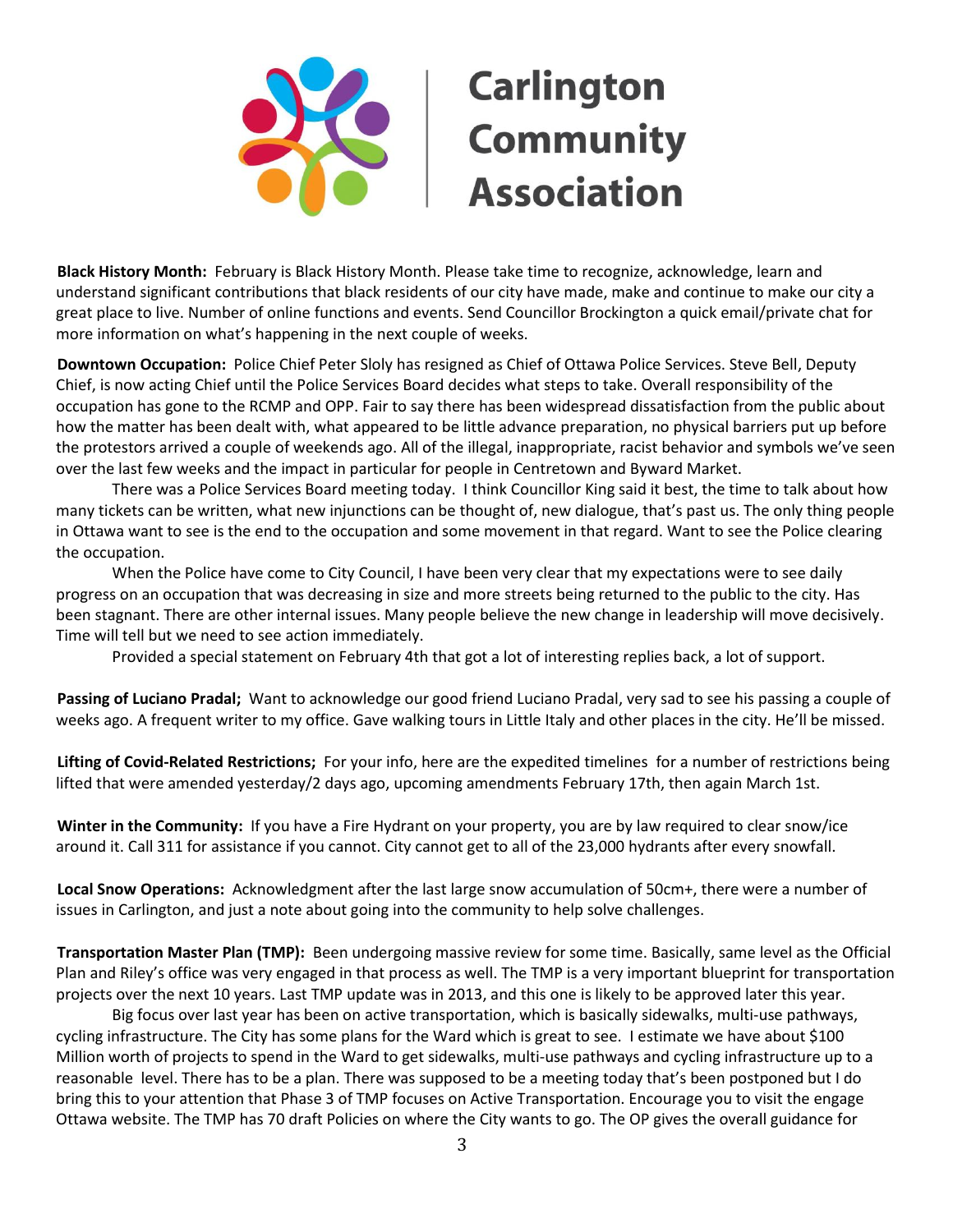

development and planning over the next 30 years -- the TMP, in my opinion, is very important as it helps plan for the vibrant and safe community. It's one thing to develop a community, but you need to have the infrastructure in place for you and your family to enjoy it safely. This is a very important review. Get engaged if you are interested in Active Transportation.

**Ottawa Civic Hospital:** There's been significant discussion over the years on the Civic Hospital relocation. City Council years ago approved zoning to permit institution use of the lands in question for the hospital. There was a master site plan reviewed and approved late last year. The hospital itself is dissected into a number of parcels. First parcel to be developed is the parking garage, phase 1. Last week, the planning committee didn't review the site plan for the entire 50 acres, it only focused on the parking garage and the planning committee approved that site plan last week.

Through the master site plan review last year and the site plan last week for the parking garage, there were multiple amendments, at least 12 motions put forward, that touched on public transit, bike, pedestrian access, tree retention, relocation of trees, advanced planting of trees, construction mitigation when project starts. A working group formed of neighboring community associations will focus on two main things: 1) traffic impacts and developing a strategy to mitigate traffic in neighborhoods before the hospital opens, and 2) some aggressive model shift projections meaning how people get to the Civic today, and there is an aggressive target to move people from private vehicle to active transportation.

The community will be part of that discussion and strategy to make it a success. Will be a challenge to meet those very aggressive targets.

**Travelodge Phase 1 & 2 (1354/1376 Carling Ave.):** Continues to be a challenging development for many neighbors. Original general contractor pulled out; a new one (Reliance Construction) has taken over. They're reasonable to speak with.

One challenge has been with the intersections at Meath/Thames and Archibald/Thames, which have been permanently closed. The temporary barriers previous used were continuously being moved by construction workers and traffic ended up on Thames. After my last meeting, more permanent barriers were built and not moved. There was property damage caused by large trucks to some private properties on Meath. With their agreement, large concrete barriers were installed on their front lawns.

**2nd Chance Autos (1330 Carling Ave./815 Archibald):** Planning already approved by City Council last fall, site plan in development, \$250,000 generated in Section 37, our first ever Section 37. Brian led some consultation in the community, going to direct some for traffic calming in Carlington and expansion of community garden.

Met with that group last week, great plans to expand the garden and going to try to create a precedent by trying to get some of the money released in advance to them paying their building permits, which is usually when the section 37 is released.

**1110 Fisher Decision:** Community appeal dismissed. We had a strong case. Thanks to Nelson Coyle, Mary Anne Turnbull, Ruby Puni and many others for their efforts.

This was a wrong development, 9 storeys, 62 units on a postage stamp should not be built. Not going to have an easy process with the site plan.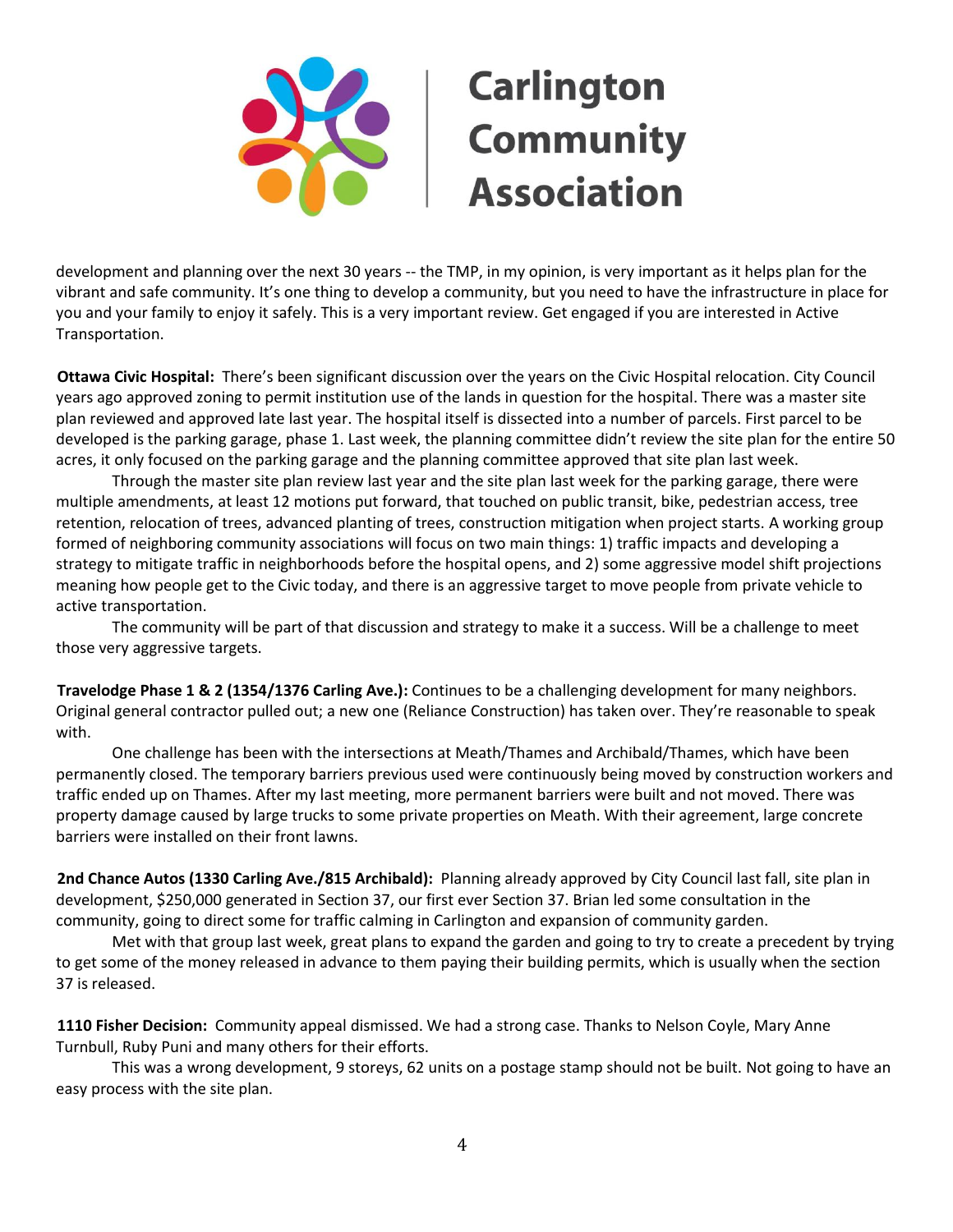

**1435-1455 Morisset:** Hosted a meeting in early autumn, has not gone any further at this time. Looking for an update in a month or two.

**Lepage, Larkin, Larose Road, Sewers and Watermain Reconstruction Project Update:** Did pretty well in 2021, closed up in November for the winter, and will continue in spring. 20% of the project has been completed.

**Morisset Avenue Pump Station (formerly Carlington Heights Pump Station):** Has been delayed for about 5 years. Green light to build the new reservoir at the south end of Carlington Hill. It's underground. I will co-host a meeting in the spring with the City on what to expect during this construction project.

Recall from 5 years ago people were concerned about the heavy truck traffic going down Morrisette through the residential community, the number of children in the community, close to Caldwell, Bike Park and there are some environmentally-protected lands and trees that need to be protected.

I will let the Association know when the meeting date is confirmed. There must be a safety plan.

**Harrold Place Park Gazeb:** Was replaced last year. Work underway to commemorate Linda-Lou Dodd, a former CCA member and great member of our community.

**Alexander Community Centre Expansion:** Secured Council support for \$8.5M. Very happy it's been set aside for expansion and renovation of the community center.

The City and Ottawa Public Library have to sort out who's going to run the computer lab. The library is about a year behind in the facilities master plan, which identifies gaps and develops plans for new Capital infrastructure needs. They admit that our community is underserved In lieu of a completed master plan, senior management may recommend to the Library Board that they come into Alexander Community Centre on an Interim basis, i.e. 5 years. In the meantime the master plan gets done and maybe not in Alexander. That Alexander is not on a main transit line is a strike against it. The space remains dedicated by the City for the Library, all the talks have been to bring a branch into the Alexander Community Centre.

Remain hopeful about the opportunities here. Will work to update the board.

**Kirkwood Avenue Redesign and Truck Inquiry:** Kirkwood is going on a road diet this calendar year. There was a community consultation session this December that reiterated the challenges the community has with Kirkwood: speed, truck volume, collisions on private property, and some road design issues.

Plan to only have 1 travel lane in each direction between Merivale and Carling and use the surplus width for bike lanes and left-hand turning lanes.

Looking to proceed with this and only to get better after this year. Part of the TMP (Active Transportation Review) is to look at corridors like this and set money aside over the next 10 years. Plan this week: go through public comments, see what can be implemented, commit to go back to the community to give updates on what can and can be incorporated, then give green light to staff to plan. Being paid out of the Ward's traffic calming budget \$50k/yr plus surplus from last year. Last year I was able to get staff to pay for about ⅔ of it, have to find money for ⅓ and the price tag is about \$100k.

**Carlington North Veterans' Heritage Housing Study:** Public meeting tentative Mid-March to give local residents status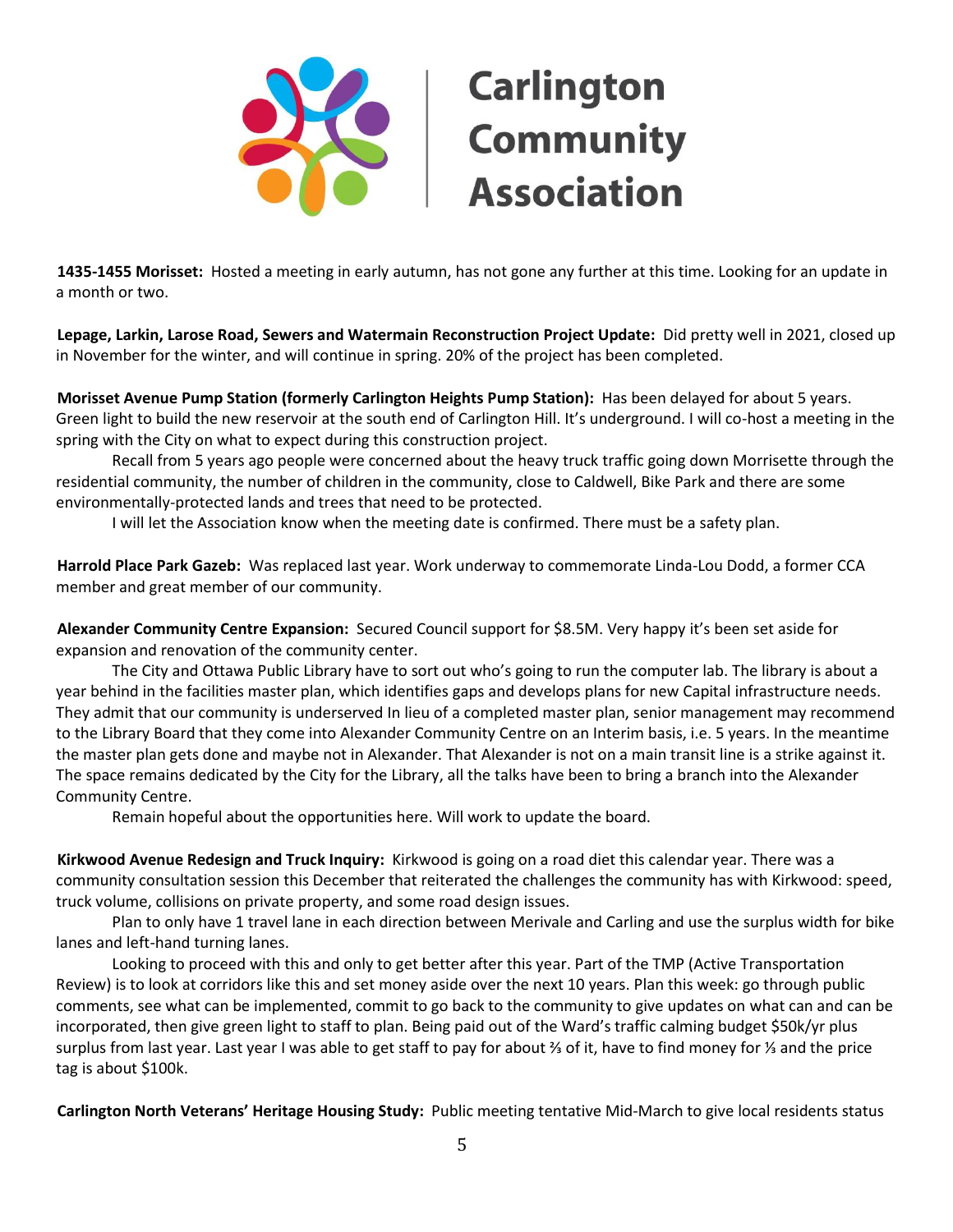

updates on what staff's investigation and review will reveal and what their recommendation will be when this comes to committee in April.

Will be done by letter again - sent to the Veterans section North End of Carlington.

# **EVENTS:**

- **International Women's Day Virtual Events:** March 10th Speaker Series
- **Earth Day Weekend:** April 23rd Junk That Funk

**Raven Park - Ottawa Markets:** Trying to get them to come back.

**Carlington Street Market:** Association working with them (shout out in document) talks about how you can get engaged. In e-Newsletter in April.

# **Quick Note: Transportation Update Possible at next GM To discuss items such as:**

- City does want to proceed with Carling Ave bus lanes this year. It was postponed for a number of years but looks like it will be happening later this year.
- Redesign of Carling and Kirkwood. Lots of questions when that started late last fall.
- If you'd like specific updates on these at the next GM meeting, I can bring staff in.

#### **5. Guest - Chris Penton, Ottawa Street Markets/Carlington Market**

Thank you to Tara for digging him up.

- Started a market in Vanier with local BIA, moved on to Little Italy, then started Beechwood Market (about 20 vendors).
- In 2020, opened a virtual version of a market.
- In 2021, a hybrid version opened up. In parallel worked with Elgin Street.
- Currently working with Alta Vista Community Association to get one started.
- Idea with Online Market is to test it out. Upcoming summer season looking to work with CCA and Carlington Coffee House to test it out.
	- Online Market will have a local pickup location connected to the community, Carlington Coffeehouse will work with Ottawa Street Market to make Saturday morning pickup.
	- Goal will be to bring it to a face-to-face pop-up market in our neighbourhood.

#### **6. Finance (David Hoey) -- Treasurer's Report**

#### **2021 - 2022 Budget Forecasted \$11,450, Actual to January 31st, 2022, \$10,540**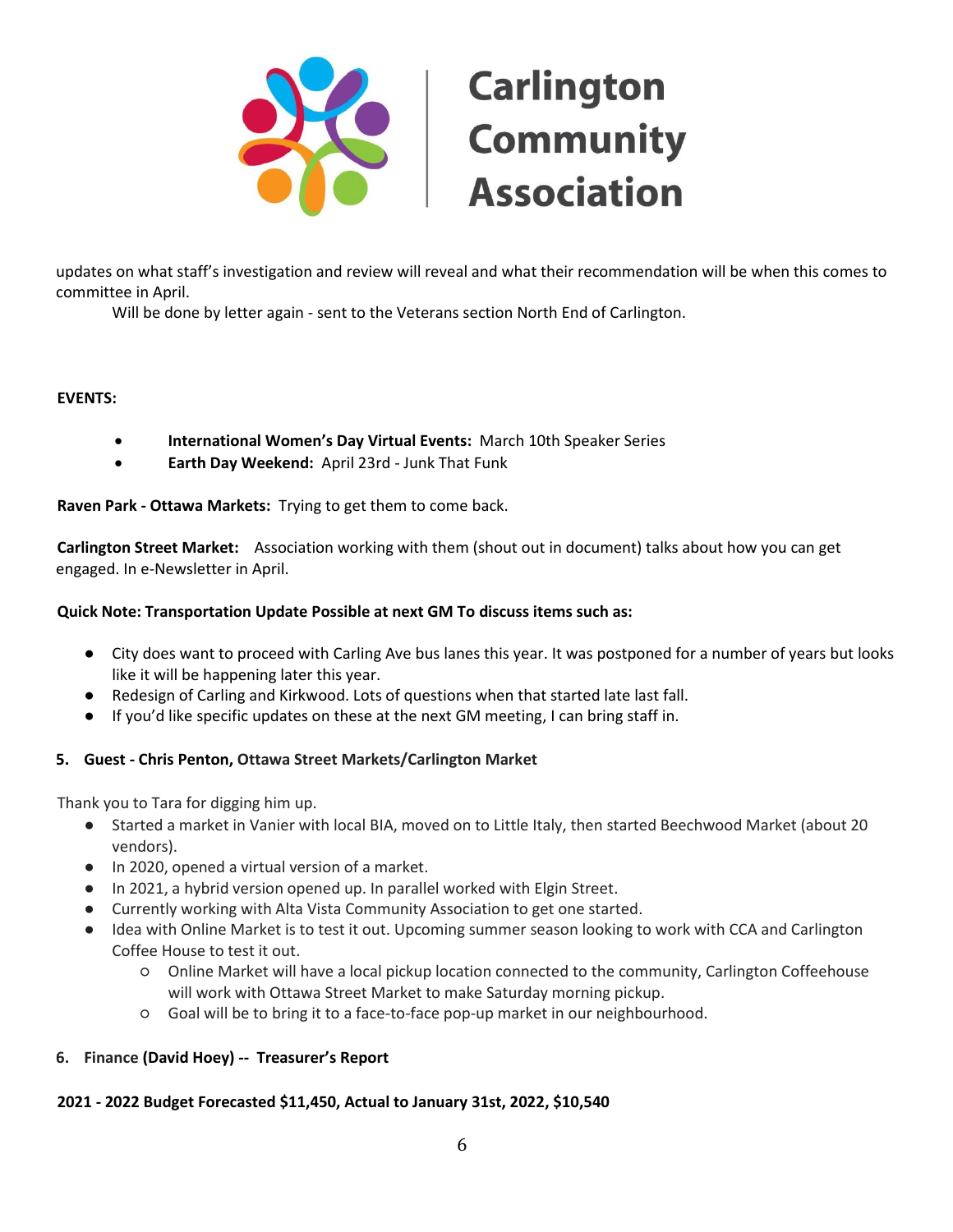

Biggest generators of money coming in:

- Membership/General Donations, from year to year it's up and down (usually set it at \$1,000). Done exceptionally well this year at \$2,251, bulk is Membership which is fantastic. Generally, renewals come in around the AGM. Going to revisit to see why it's been so successful to bridge it into next year
- Plant and Yard Sale \$1,036
- T-Shirt Sales \$275
- Other changes since then, +\$7,000 since September
- RInk Contracts 4 installments \$5,370
	- For Alexander, solely run by volunteers only pay for things like shovels, gas, etc.
	- Have received some of the installments
- Expecting to exceed what we forecasted

# **2021 - 22 Budget Expenditures (Funds Going Out)**

- Set aside money for certain events, but haven't had most events due to COVID
- Greening Committee set aside a bit for the Triangle, cleanups
- Carlington Cup didn't happen (budgeted \$500)
- Administration a cost every association has
	- Insurance Costs have gone up sizeably, saw a \$1000 increase (Budgeted \$3,000, Actual was \$3,563).
		- CCA carries both Director Liability Insurance and Commercial General Liability Insurance.
		- We get it through the City of Ottawa's Plan, perhaps if we aren't hosting as many events, we may not need it.
		- Plan to discuss at AGM
	- Rink Maintenance \$1,385
- Overall, about \$14,000 in the bank account, projections will be in the positive by end of year.
- Have \$2,000 earmarked for the CCA Grant. This amount gets set every year at the AGM. The Board looks at the books and makes a recommendation at the AGM.
	- CCA Grant is usingmoney in the bank to run a community grant proposal process to make a "Greener, Safer, Better Carlington."

#### **7. Development Report (Ahmed Elchamaa)** - No update at this time

#### **8. Greening (Alexandria Hodgson)**

**Greening 2022 Calendar:** Focus primarily on the 2 park cleanup days and 2 plant sales in June and in the fall.

**Tree Cover:** The team is discovering ways to increase tree cover, how to be aware of what we have now and better understand how we can change it. It's an exciting time to have the knowledge and expand on this.

**Gardens:** Working on building info campaigns about pollinator and other gardens and the diversity they bring.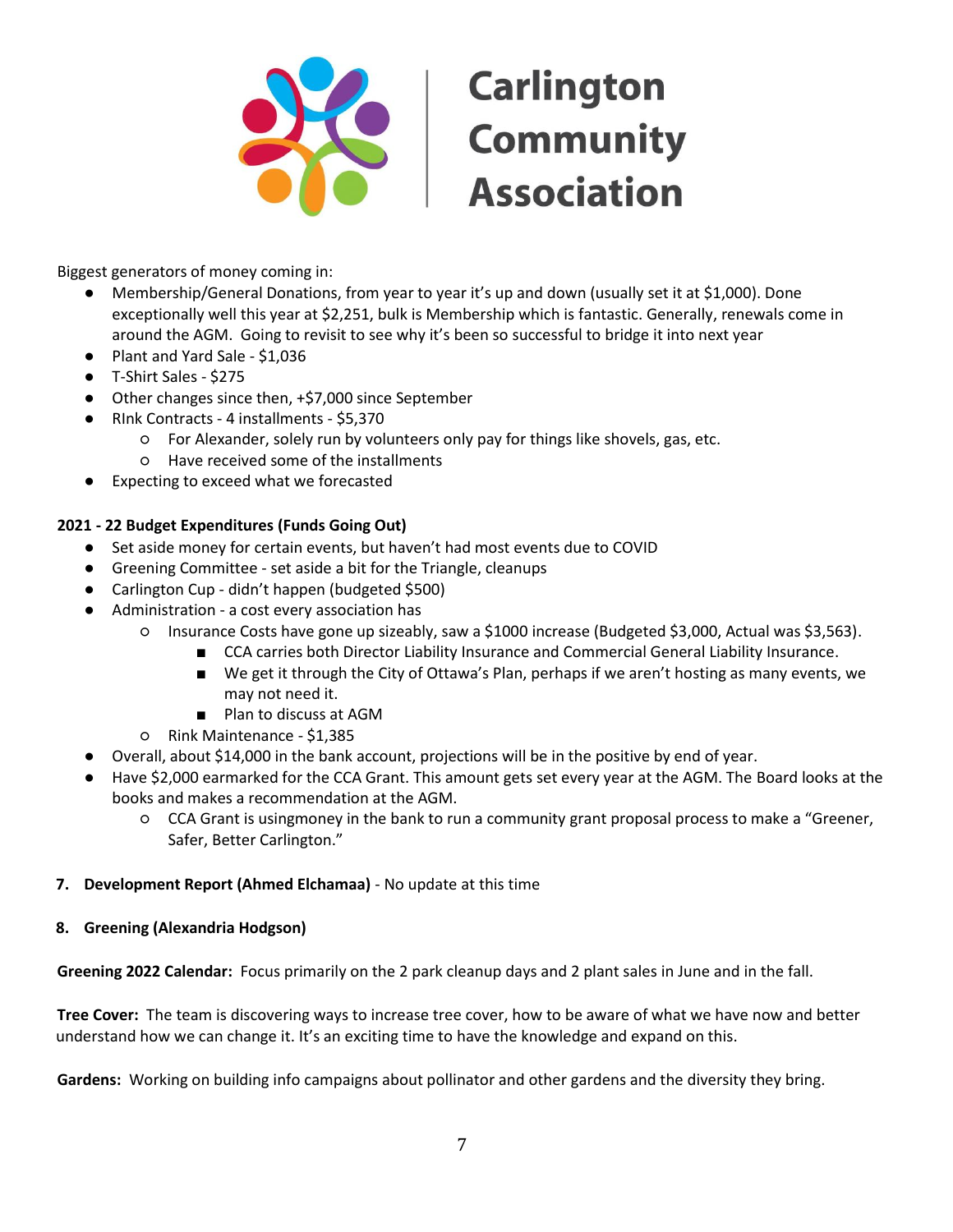

**Fisher Pathway Weeding Initiative:** Started by one volunteer who is very involved in the butterfly garden at the farm who is hoping to have help from the community.

**Grants:** Attempting to get a TD Park Grant; if successful, will support more efforts into greening, community involvement and education.

#### **9. Activities (Dave Janveau)**

We ran the Merry & Bright tree decorating contest; it was well received. Charity Bartlett was able to take a lot of photos which are available on social media. Looking to have more activities as the weather improves.

#### **10. New Business**

#### **Rosanne Iland [\(Click here to see the](https://www.carlingtoncommunity.org/wp-content/uploads/2022/05/2022-02-15-gnl-mtg-Motion-by-member-Rosanne-Iland.pdf) full motion.)**

Rosanne went through her motion, to field any questions and comments about the motion itself and then planned to look for a seconder then put it to a vote. She brought the motion to the floor for two reasons: a perceived breach of the democratic process and for the environmental impacts.

Re: breach of democratic process of the Ottawa Hospital development; at the November 16th General Meeting, she asked questions about an unsolicited endorsement announced by Councillor Brockington at the second day's closing of the Special Planning Committee meeting. Although information had been provided concerning the development through updates, newsletters, Councillor reports, etc., no consultation was ever undertaken of the community's resident or CCA members. She stated her objection to an endorsement of the hospital's location by a non-executive association member, acting on behalf of the Association, without the input of the membership.

Re: environmental impacts. Ottawa is already rapidly losing green space and the removal of 500 trees due to the building of the hospital, as well as the removal of trees if Fisher Avenue is widened, would exacerbate that. Add to that that more flooding is expected due to climate change and the loss of tree cover that acts as a natural sponge.

#### **Rosanne then read her motion; she moved this motion and Sian Griffiths seconded the motion.**

#### **Recommendation from Association Member:**

Recommendation to separate the motion into 2 parts; First part dealing with planning committee and the Farm itself and the second part dealing with another motion, that the CCA adopt a formal policy gauging the community's views before adopting any position on issues of concerns

#### **President's Response:**

The CCA has stated they are working on a policy for future issues of concern to determine how best to guide the Association in the future. He feels that due diligence was met, consultation in various forms had been taken, and indicated he will be voting against that motion.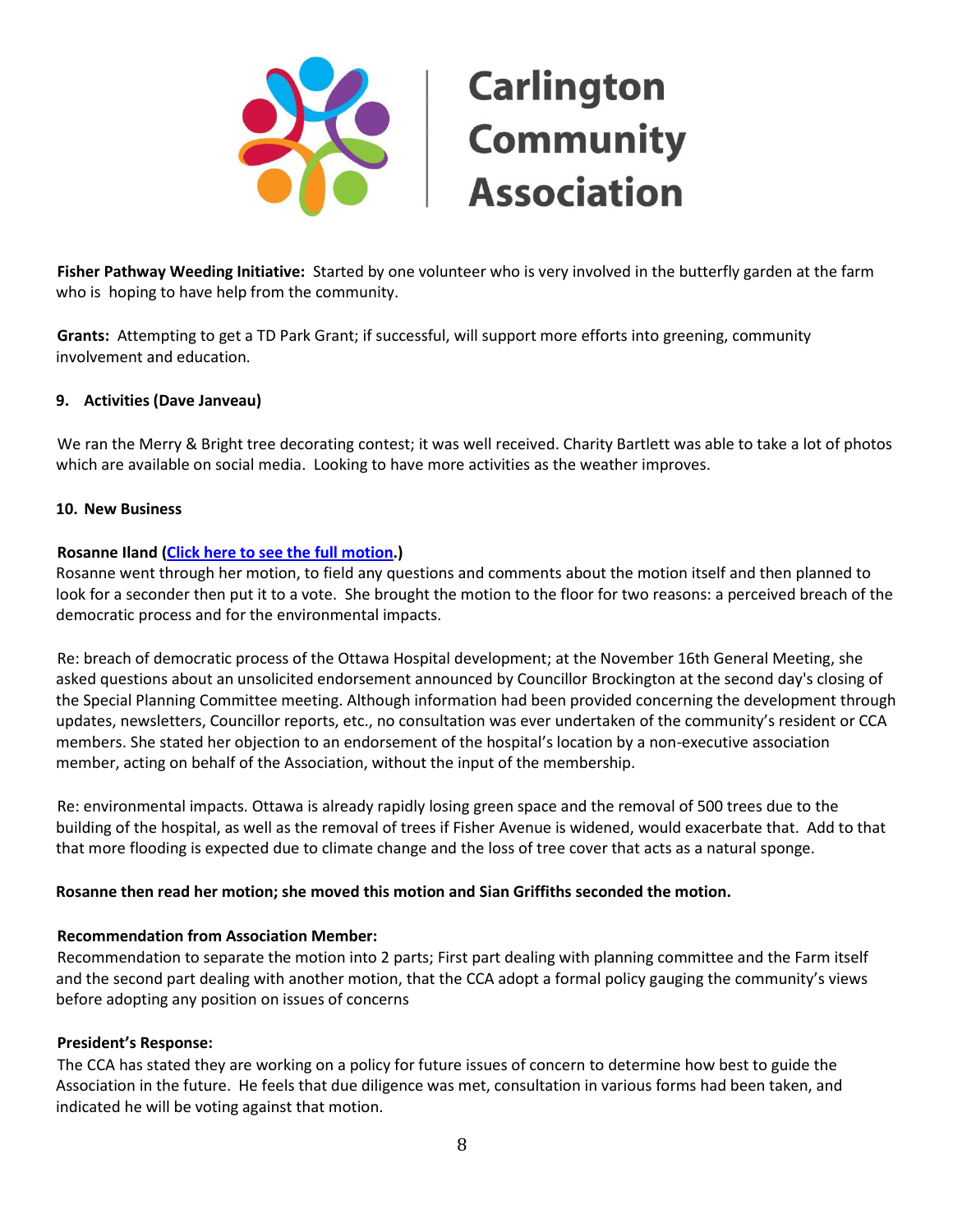

# **Carlington Example 18**<br> **Community<br>
Association Association**

### **Discussion Around Bylaws/President Voting**

**Question from Member**: Can the President vote or is there a requirement for the President to remain impartial? **Board Response**: Noted that, in the CCA By-laws, there is nothing that states the Chair cannot vote for a motion.

**Question from Member:** Rosanne said it was in violation of CCA rules – Which rule? **Board Response:** The rule would be that the non-member does not have the right to speak on behalf of the Association.

**Question from Board:** Is that in the CCA By-laws or Robert's Rules? **Member Response:** Then any CCA member has the right to write on behalf of the CCA to City Council? **Board Response:** The member in question was tasked by the Board to send the letter to City Council, after discussion by the Board and the relevant Committee about the issue.

**Question from Member:** So, if I'm a member and then become a Board member, I have the right to undersign as the CCA? **Board Response:** No. The issue went through a process, decisions were made by the Committee and by the Board, and the letter was sent as a result of these decisions.

**Question from Member:** Asked for copies of the communications for transparency. **Board Response:** Are there any other questions to the motion as it stands right now?

**Question from Member:** I understand that the individual resigned from the Executive and that resignation was in the minutes of the last AGM. There is a conflict there. **Board Response:** After due process, i.e., discussions and decisions, the volunteer, as a member of the Committee, volunteers to write the letter and send it. There is no conflict.

**Member Comment:** A paper trail would make things more transparent and ties into Liability. To reduce any confusion about this motion, perhaps the motion could be split into two, if that makes it easier for the motion to get passed. Is lack of transparency about the Board's communications making it difficult for this motion to get passed?

**Member Comment:** Letters should come from the President/Board, not from Committee Members.

**Member Comment:** For clarification, a member of a committee does not have to be on the Board. The by-laws state that any committee can be run by non-board members. As for the Environmental Impact Study, it's going to be done any, motion or no motion.

**Member Comment:** Letters/correspondence have been written on behalf of the CCA in the past by non-Board members, always with the consent of the Committee/Board. It wasn't an issue then, so it's not an issue now. Often the CCA works with less than a full Board, as some volunteers do not want the burden of being a Board member.

**Member Comment:** Thank you, Charity, for the explanation.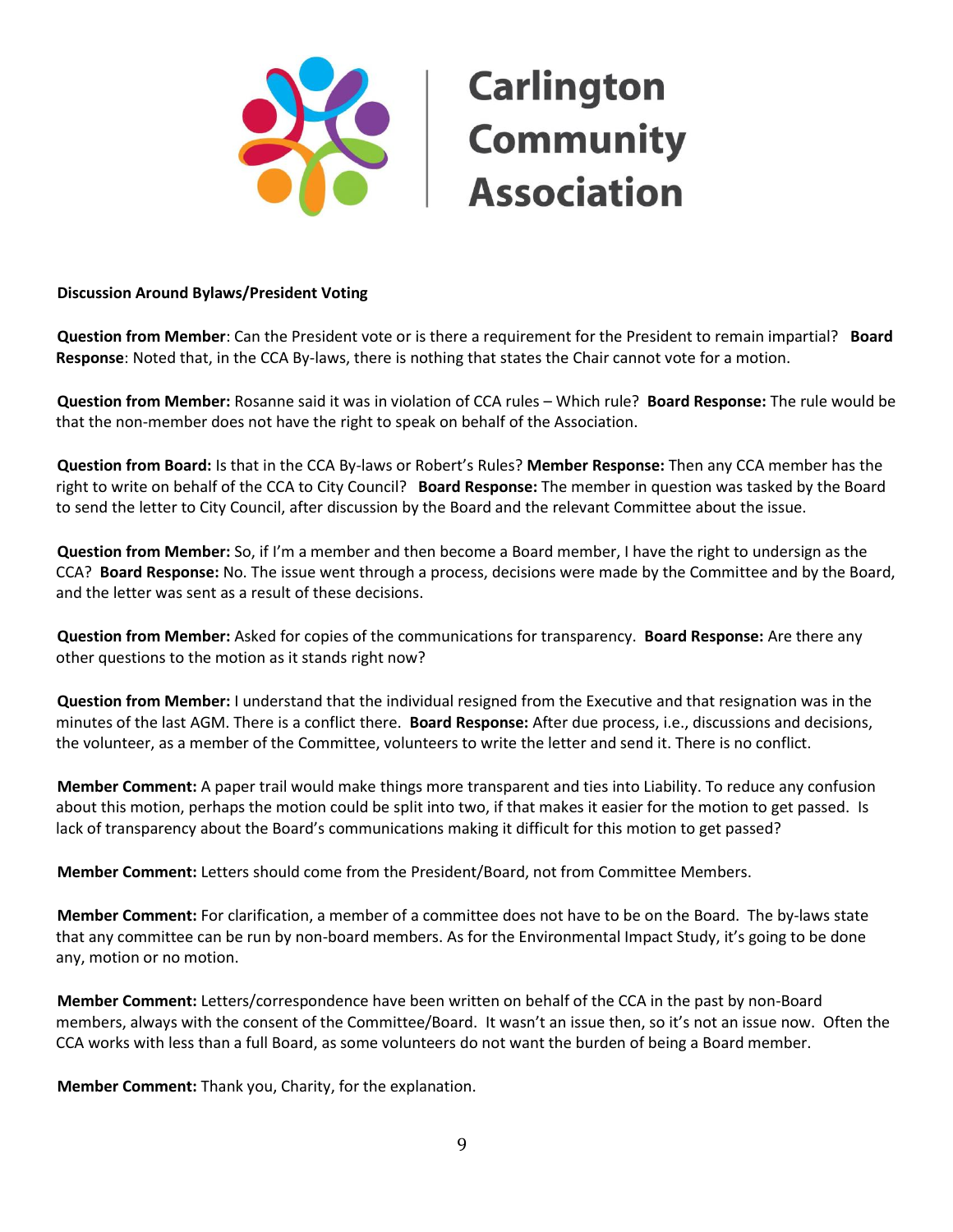

**Member Comment:** Initially, it was really clear to most of us that the Trees were going to be removed. It's the tree removals that are getting everyone hot under the collar.

**Member Comment:** Just reflecting. Part of having a Board representing a community, with limited memvbership, is that the Board will take decisions without consulting every member of a community. Of course, some decisions are more important than others – I agree with that; the issue is at what point does the Board need to consult the wider membership rather than take a decision on its own initiative. How far does its authority extend.

**Member Comment:** When it was decided that the Civic Hospital was going to be located on the Farm, the CCA Boaard advocated then that the parking had to be underground, environmentally friendly, trees weren't going to be removed, etc. The issue was brought up frequently and then, yes, everyone was surprised by the number of trees being removed. Unfortunately, as we've seen with 1110 Fisher, the Planning Department at the City disregards a lot of issues. There were trees removed at 1110 Fisher without any notice to the community at all. The issue is really with the City – the CCA cannot impact the city as much as it think it can

**Member Comment:** Who is the hospital for? In 2016, consultations were held with 8000 people about the hospital location. The people said "Tunney's Pasture" and the City said "Dow's Lake". We get asked about 30km/hr speed limit, the 14 bus, and yet we don't get asked about a mega hospital that going to cost us hundreds of trees. In Markham, councillors withdrew their endorsement of a plan, based on new information they received. It's never too late to turn around and change a plan when new information comes on board.

**Board:** Vote to commence. Last vote was a "Y" or an "N" in the chat – are we doing the same now? "Aye", "Nay" or "Abstain" are your options – we'll also a "Y" or an "N". If you are not a member, you are not entitled to a vote. We will review the chat to make sure every voter is a CCA member, and we will get the result back to you.

#### *NOTE: Rosanne's vote needed to be recorded in the chat by Brian. She voted "Yes".*

#### **Annie Woo – Question:**

In the sake of full closure and transparency. Puzzled why Robert told me that 930 Carling is not on the Central Experimental Farm, I have worked there since 2003 it's not called Dow's Lake. The 50 acres is not sitting on Dow's Lake. CC'd former members of association and LAPT. Puzzled by the reframing of some of the answers to my emails. For the sake of clarity and transparency, I would like you to upload what I've written. Didn't enjoy the recount of the original email, asked a number of questions in bullet point. Robert, you sat on a lot of Development Committees, I commend you but I have nowhere found that this land is not Dow's Lake.

The other question I have is Nelson said he's doing this for somebody, but why do we have to support something without a vote that's contentious, because I'm noticing somebody abstaining from this motion, technically it should have been a split motion because it's two issues. If you are going to upload my information I want it in its entirety, including my typos. I don't think as a general member, I already mentioned it back in bylaws, as a general member I get to go to three meetings and the AGM and (beyond that) don't get any opportunity to discuss anything. I come here because I hear Riley's update on the planning and then I try to find something I might actively work on. There is a lack of communication which is what the confusion is about. It makes it look like there is an oversight or bad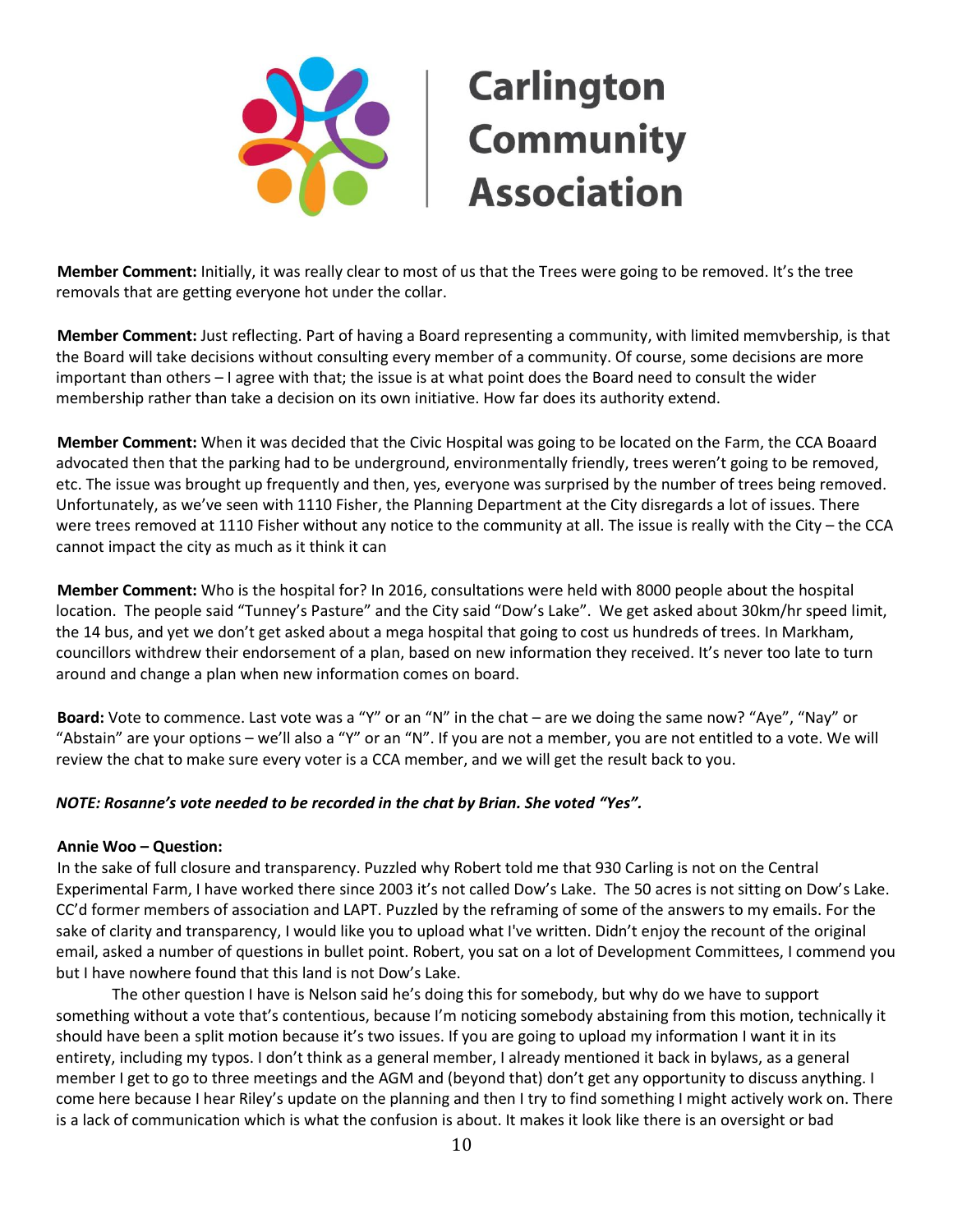

communication. I thought the Development Committee was to give us a head's-up so we are aware of when issues are coming down as we don't want to find a 50-storey building in front of our house.

I think for the future, there should be something placed in by-laws that something contentious or something that may be misconstrued as inappropriate should go through the Membership. If you want more volunteer engagement or participation, it would be helpful to do orientation and/or training because I have since the last 10 years, I haven't been boasting about joining the community association to my new members, I talk to people regularly, I'm just feeling a little less included. I mentioned this at the last few meetings, in the interest of full disclosure, if you are willing to make my document fully available to at least all the people here at the meeting that come to it so they can understand it. I don't want your summary the way you wrote about it in your President's Report. If I read that I wouldn't understand what happened at the hospital. The whole thing I wrote about the back-and-forth dialogue was clarification of terms of reference, why is everyone calling this site the Dow's Lake Hospital Site when 50 acres of it sit on the Central Experimental Farm. Those are some of the questions. How would you like to handle it?

**President:** Will take into consideration in terms of the emails, will give some thought.

**Annie:** If you don't want to send it that way, I don't want it edited without my approval. What you wrote for your report was not representative of any of the facts. That's why I wrote back those rather lengthy detailed questions. You were talking around the issue and not answering the question.

# **Tara Beechey: Counted the Votes on the Motion put forth by Rosanne Iland**

23 people voted: 6 Yes, 15 No, 2 Abstained.

# **Questions for Councillor Riley Brockington:**

**Member Question:** Regarding the unsolicited letter that I wrote Riley the question but never heard back. Why is the Carlington Community Association obligated to provide a response, and not just abstain or say there was a divergent view?

**Riley's Answer:** There is no requirement by any community group to engage in the matter, let alone send in correspondence. A number of community associations appeared as delegations, provided written submissions, whose comments were articulated through their representatives -- the CCA could have not provided any comment or could have gotten more involved. They chose to get as involved as they did.

**Member Question:** Thanks, Riley, for your continued work on bringing the library to the neighborhood. When first introduced, it sounded like you felt it was a slam dunk but tonight's report sounded a little less confident. What can we do as a community to help support the library coming to the Alexander Community Centre?

**Riley's Answer:** Excellent question. I remain hopeful, just have a more realistic outlook about the hurdles. The key test will come when a staff recommendation comes before the Library Board to endorse a footprint in our community and that might be late spring. I'm thinking about a postcard campaign, some other very intensive outreach where the community articulates our desire to see a library in our neighborhood. A lot of work still has to be ironed out between the city and library. Still confident there will be a library. Sorry if I've left that impression, still lots of issues to be ironed out.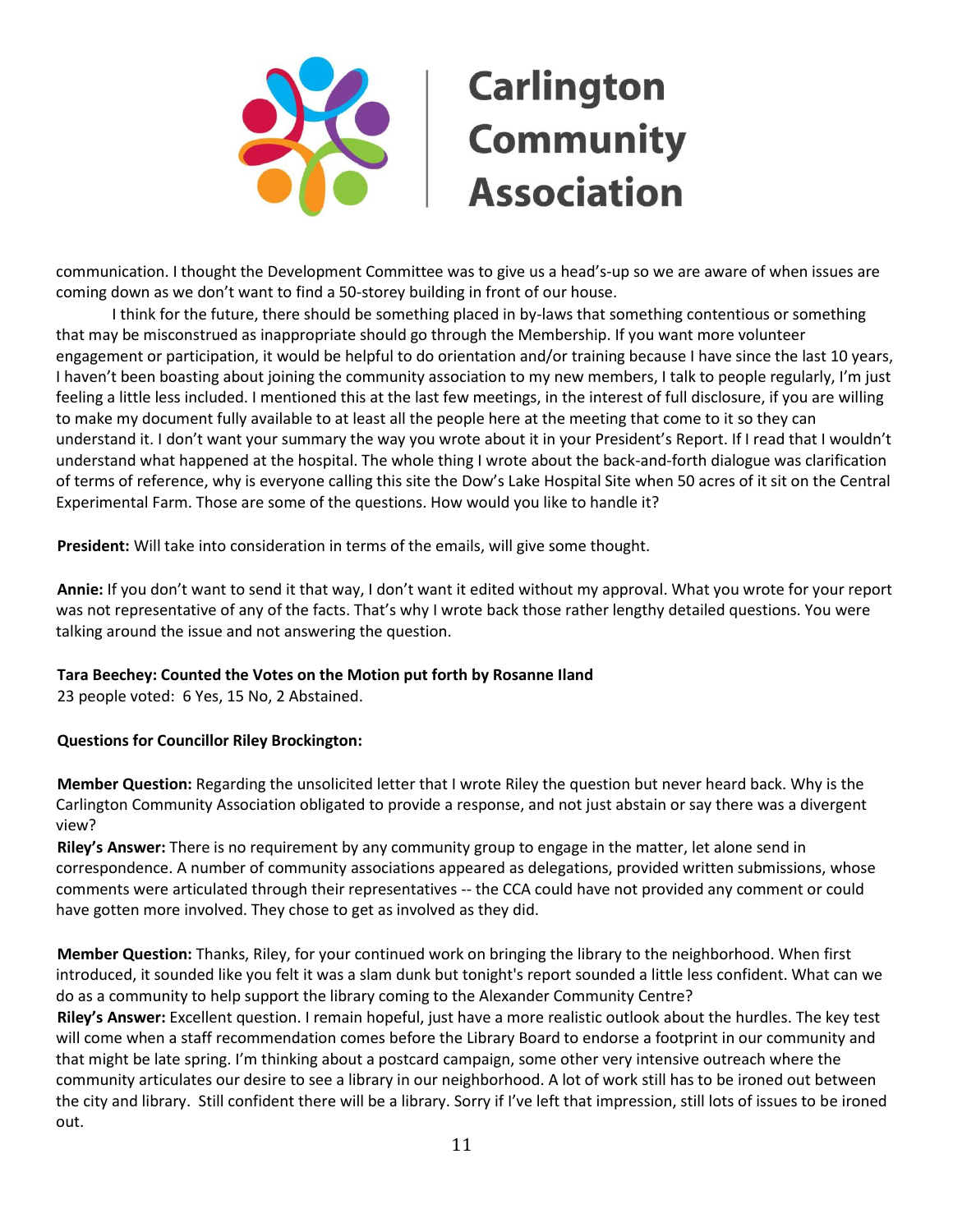

**Member:** I'm new, became engaged because of the 30kms/hr speed limits. I see pushes for interventions not supported by science. Feel we should be pushing for things that prove to have worked.

**Riley's Answer:** I want to acknowledge the proactive outreach the Association has done under Brian. Yes, if we take an initiative in isolation of everything else that can be done, it's not the silver bullet; it's just one tool by itself. I want Brian and me to review the survey and the results, talk about feasibility and expectations. As I said earlier tonight, we as a City need to make significant investments in active transportation infrastructure. Key objective of mine.

**President's Comment:** I fully agree there are better ways to reduce traffic, but unfortunately, they are also more expensive. My perspective is that as people hear more and more about it, hopefully it becomes the standard across the city and people come to expect it. Right now, people are comfortable with speeding, especially on roads that don't have sidewalks.

**Member:** I've written a few times requesting the unsolicited letter sent to yourself from the planning committee. When might I be able to see it? Will it be entered into the public record so everyone can see it. **Riley's Answer:** I acknowledge your letters of this week. Since I asked and received permission first from the author, I will be sending it to you shortly. The occupation has kept me busy; that's why you've not yet had a response.

**Member:** I wrote in November and what was sent to me was the author writing to me. I want to see the letter that was sent to the Council. If it was written in my name, I don't know what it has to do with the author. Everybody has agreed the person who wrote it had the authority to write on behalf of the community association. It's either public or it's private. If it's private, how can it be valid? If it's public, we should all be able to have a look at it. **Riley's Answer:** When people write to City Council, their letter is not a public letter that can be on the front page of the Citizen the next day. It is to Council, it's between the author and Council only and that's how it's treated. If I've already sent you Mr. Coyle's letter, there's nothing else to share, there is no other letter.

**Member:** That's not what I received. If you evoked it at a public meeting, surely it's a public document. **Riley's Answer:** We're talking about a very brief email here -- there isn't a lengthy letter. I've disclosed this to a number of people you are working with, and if you haven't received it, I will find that email from Mr. Coyle and I will share it with you.

**Member:** Will it be on the public record? If it's sent to the Council, it's on the public record, right? **Riley's Answer:** No, when people write to their City Councillor, it is confidential. When people email the City, it goes into a shared drive that we can view, but we don't take it and publish it publicly.

**Member:** But he wrote on behalf of a community association, a public group, this is confusing. **Riley's Answer:** You have the right as a member of the association to ask your association for correspondence they've sent out before I shared it. I went to the author for permission to disclose the letter to you. When you write to me. I don't have a right to share your correspondence with the public, I cannot share it publicly. Same goes for everybody.